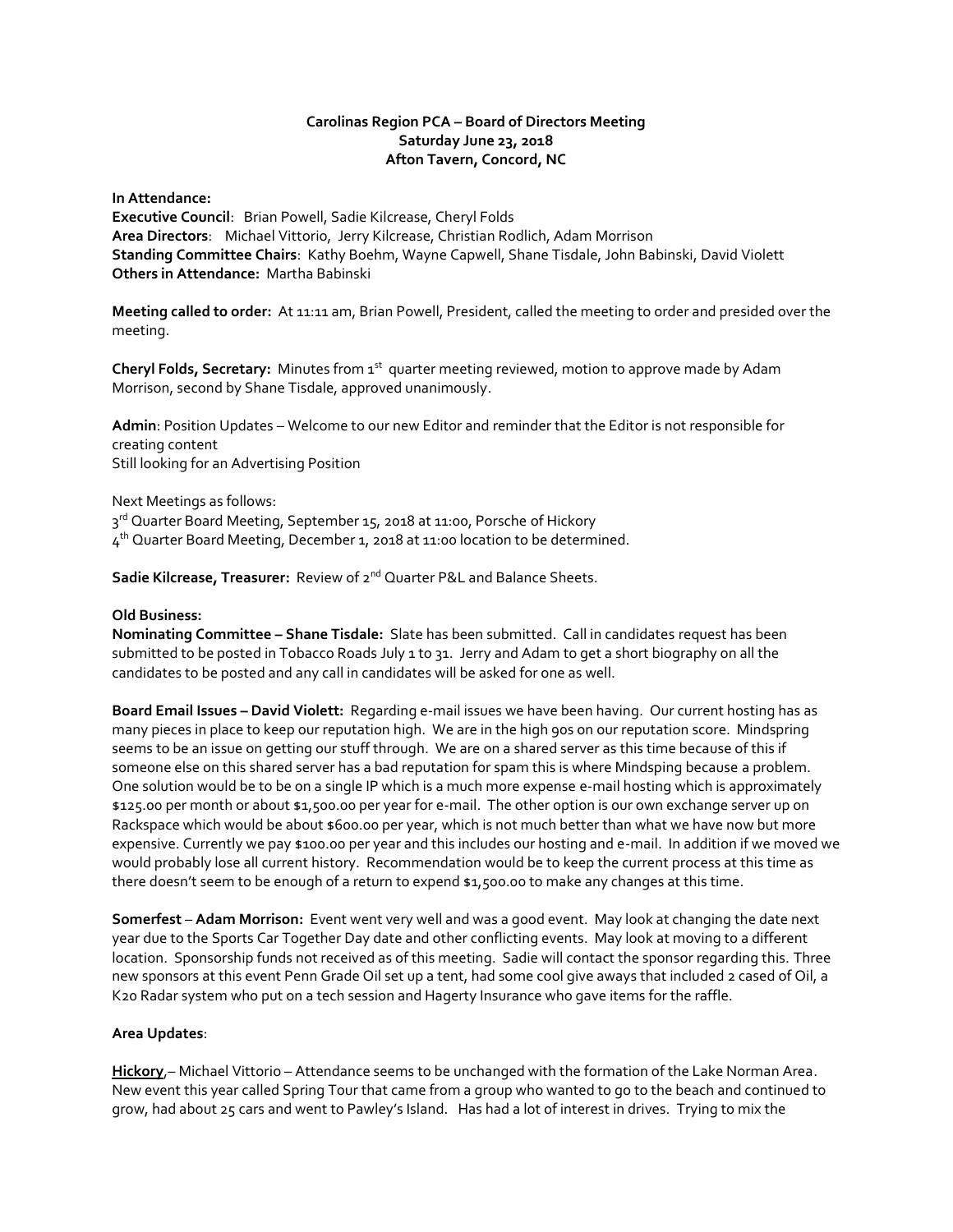meetings up with speakers and without, having some meetings at the dealership where they proved dinner. Have been doing more and more drives after meetings. .

Gearing up for Fall Tour. Registration opens July 15, 2018. 45 cars/90 people slots available this year.

**Lake Norman**-Christian Rodlich – Have settled on a good location for meetings, The Peninsula Yacht Club has good parking with a little coned off area for those coming to the meeting and great support from the management. Attendance is good, has gone from 20 to 40. Have been holding a 50/50 raffle and having speakers or presenters at each meeting. Starting to plan some dine and drives with the 1<sup>st</sup> one being July 7<sup>th</sup> to Shatley Springs have about 12 cars signed up already. Would like to have a drive every other month or so.

**Metrolina**, Laura Varney by Brian – Laura is stepping down and needs a replacement

**Sandhills**, Marty Barrett – No Report

**Triad**, Jerry Kilcrease – Holding our own with attendance area has a good core group averaging 49 per meeting with new members showing up at recent meetings. Sending out invites to the meetings to new members. Area is very active. Doing some joint events with the Sandhills region. Had 19 cars for Dine and Drive to Chateau Morrisette. May 19<sup>th</sup> Porsche Corral at The Children's Home Car Show was rescheduled due to weather and is now set for July 14<sup>th</sup>, currently have 12 cars registered and hope to have about 20. All funds raised from registration go directly to the Children's Home. Road and Rails is going on the 29<sup>th</sup> and 30<sup>th</sup> of July and currently has 69 people registered (30 plus cars). Triad Area has been invited to be the featured car club at the Greensboro Cars & Coffee on 7/21 from 8:00-10:00, which usually has 500-600 cars. 8/18 Porsche of Greensboro is hosting a Tech Session there will be a Michelin Representative and a Wynn Representative there. 8/21 Camp Hanes visit and tour for presentation of the funds raised from the Roads and Rails event. Still hoping to find a venue to rotate between Kernersville and Winston areas.

**Triangle**, Adam Morrison – Things are going well in the area.

**Upstate**,– Robert Rainer – No Report

#### **Committee Updates:**

**Advertising** – Sadie Kilcrease – We have 11 current advertisers, with 2 having full page color ads. Everyone is paid the ad.

**Autocross**, Wayne Capwell – First event went well with 28 cars. New equipment still working really well, allowing the event to finish up about 12:30 and then have awards and cleanup. Greenville is the next event, 20 cars registered so far. Trophy has been changed so the event number is no longer on the trophy allowing trophies to be ordered in a larger amount at one time and not run out or have left over inventory at the end of the season. Ask that Area Directors please talk up the Autocross at your meetings, would be willing to come to your meetings and talk about Autocross. Currently looking at finding a Co-Chair willing to take over after the next year or so.

**DE Chair-** John Babinski – Next DE coming up September 8-9 with registration opening up July 7<sup>th</sup>. Steve Barrier will start as Co-Chair of the DE program. Andy Shoun and Don Goodman are still the Registrars for the DE program. Has received notification from National that starting next year cars using race seats and 5 point harness systems will be required to use Hans Devises. Still have some questions on this to be worked through with Instructor/Student issues.

**Chief Instructor,** Shane Tisdale – Things are rolling along well. We have 8 new instructors, all that attended the school passed.